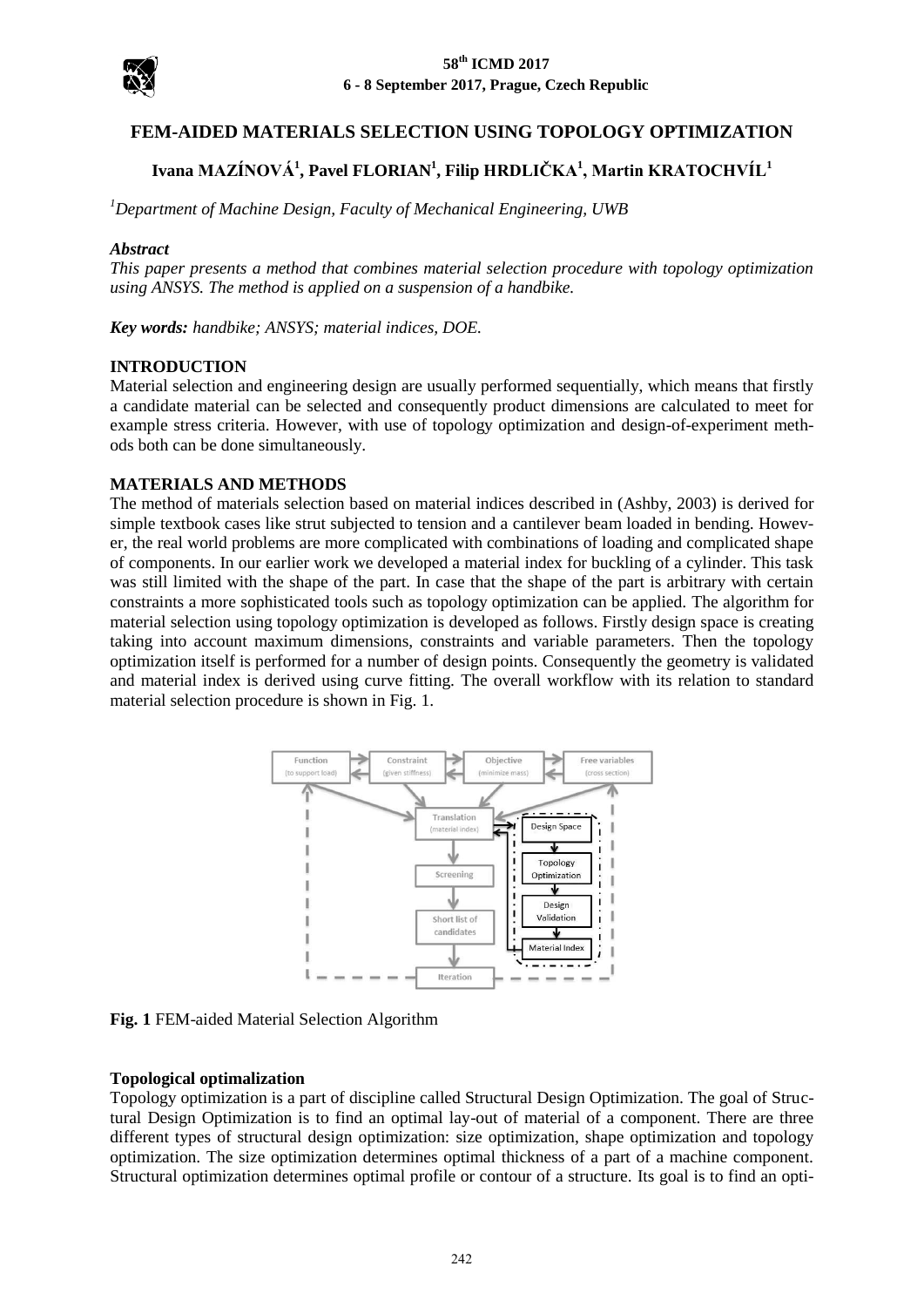# **58th ICMD 2017 6 - 8 September 2017, Prague, Czech Republic**



mal shape of any element of machine component (circular or elliptical hole e.g.). Topology optimization is the most general and complex method. Topology deals with fundamental elements of geometry – number of holes or connections of a geometry of a component. Topology optimization works with topology, shape and size together. Can be used with isotropic, anisotropic or composite material, even fluids or gases. Topology optimization can solve structural, eigenvalue, thermal or fluid dynamics problems. (Bendsøe,& Sigmund, 2003)

Using one of mentioned method, a most of structural problems can be transformed to usual mathematic optimization scheme (to minimize an objective function) and solved using numerical method.

The characteristic input information for topology optimization is a design space (domain). The design space is a given volume of space, which is optimized (where optimized geometry is created) or initial design. The design space is divided to a subdomains due to discretization. Discretization is necessary for purpose of numerical solution. Another given information are applied forces, supports and material parameters of volume.

The next step is to create mathematical model of optimization. The objective function must indicate compliance of derived geometry. The goal is to minimize the objective function. The result must satisfy given constrains (maximal mass or stress).

The solution is an iterative process, consist of finite element analysis, sensitivity analysis, filtering and updating the design of structure in every step. Topology optimization can leads to very effective design, but a result strongly depends on proper settings of solver parameters. Theoretically is there many solutions can fulfill given mathematical requirements, but most of they isn't acceptable in technical scope.

Result is determined by size of elements, post processing (filtering, sensitivity), number of steps and solution options (penalty, gradient). To get smooth geometry, lowering size of element probably increases a number of connections. Another problem is creating complicated geometry with insufficient stiffness. Good post processing creates smooth geometry with required number of holes. The shape can be driven by method of filtering. A flowchart of topology optimization procedure is shown in Fig. 2.



**Fig. 2** FEM-aided Material Selection Algorithm (Rahman et. All, 2014)

# **Handbike**

Handbike (also known as a handcycle) is a device enable cycling tourist for people with physical disabilities. Physical disability refers to the lower part body (amputation of the leg, spinal cord break). Because users cannot use their legs, they have to use for propulsion their hands.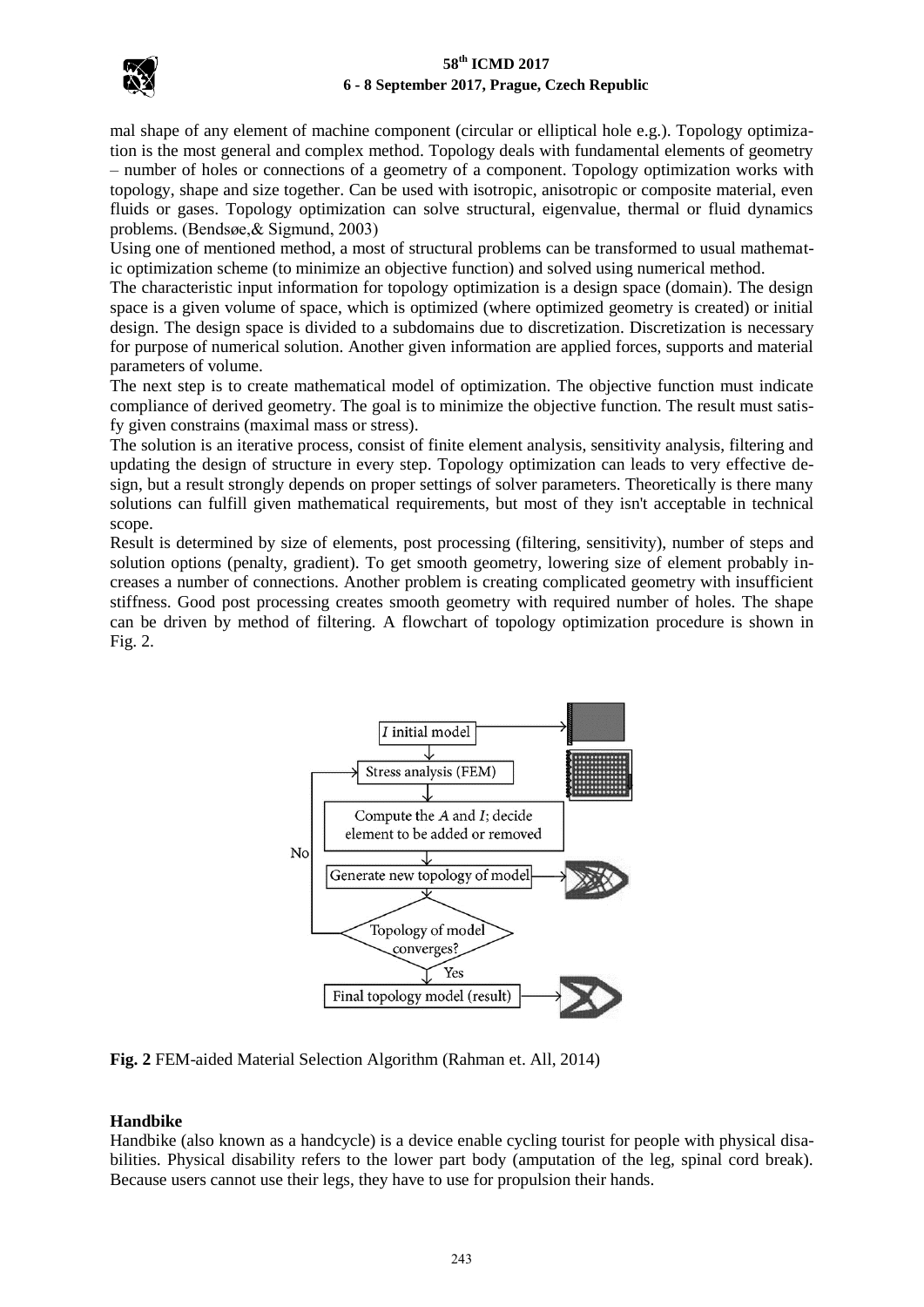

# **58th ICMD 2017 6 - 8 September 2017, Prague, Czech Republic**

Beside a classic bicycle is the handbike composed from frame with minimum 3 wheels (due to stability) and handlebars, where are placed all controls including propulsion. Because design of the handbike will be always more complex than a classic bicycle and users need to use their hands for propulsion, is very important to make the whole device as light as possible, because every extra gram unnecessarily exhausts the user.

In this case was selected a variant of the handbike with two front wheels with suspension. One of these parts is the front suspension fork which has been subjected to topological optimization.

#### **RESULTS AND DISCUSSION**

The described method was applied on suspension of a handbike in order to determine the relation between Young's modulus and density of an optimal material for given problem. In Fig. 2 the design space for topology optimization and resulting optimized shape is shown.



**Fig. 3** Design Space for Topology Optimization and Optimized Shape

Preliminary results showing relation between Young's modulus and density for best performance of handbike suspension can be seen in Fig. 4. The output file resulting from topology optimization in ANSYS that contains the optimized shape results comes in .stl file format. This particular file format is used e.g. for 3D printing and the procedures of converting other CAD geometry file formats into .stl are well developed. However, in this case in order to perform design validation properly the .stl file needs to be converted back into solid geometry file format such as .stp. The back conversion is a rather complicated task and not all CAD systems are capable of such request. The processing time strongly depends on complexity of the input .stl file and therefore it conflicts with the requirements on mesh density. Therefore only preliminary results are given.



**Fig. 4** Design Space for Topology Optimization and Optimized Shape